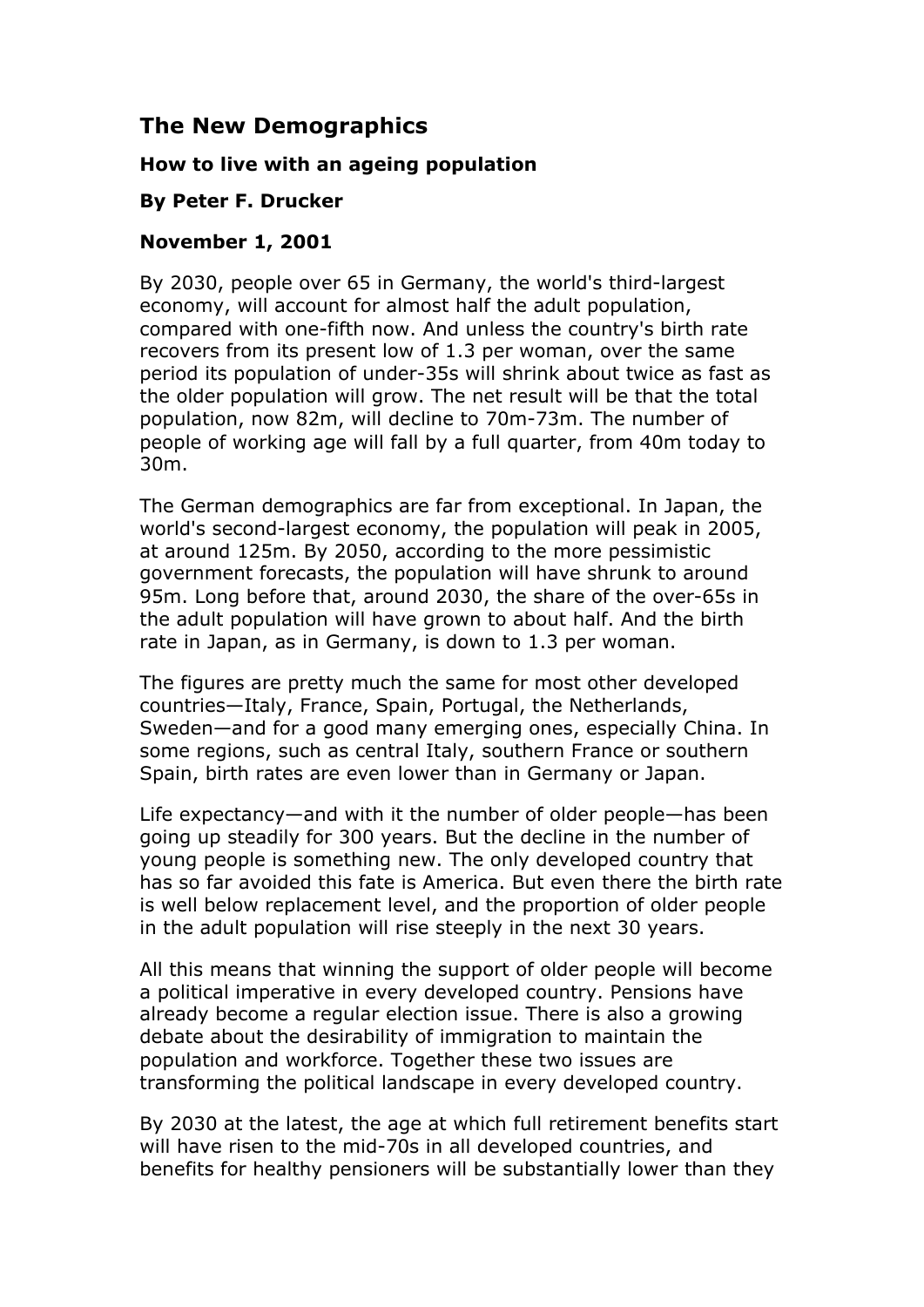are today. Indeed, fixed retirement ages for people in reasonable physical and mental condition may have been abolished to prevent the pensions burden on the working population from becoming unbearable. Already young and middle-aged people at work suspect that there will not be enough pension money to go round when they themselves reach traditional retirement age. But politicians everywhere continue to pretend that they can save the current pensions system.

## **Needed but unwanted**

Immigration is certain to be an even hotter issue. The respected DIW research institute in Berlin estimates that by 2020 Germany will have to import 1m immigrants of working age each year simply to maintain its workforce. Other rich European countries are in the same boat. And in Japan there is talk of admitting 500,000 Koreans each year—and sending them home five years later. For all big countries but America, immigration on such a scale is unprecedented.

The political implications are already being felt. In 1999 fellow Europeans were shocked by the electoral success in Austria of a xenophobic right-wing party whose main plank is "no immigration". Similar movements are growing in Flemish-speaking Belgium, in traditionally liberal Denmark and in northern Italy. Even in America, immigration is upsetting long-established political alignments. American trade unions' opposition to large-scale immigration has put them in the anti-globalisation camp that organised violent protests during the Seattle meeting of the World Trade Organisation in 1999. A future Democratic candidate for the American presidency may have to choose between getting the union vote by opposing immigration, or getting the vote of Latinos and other newcomers by supporting it. Equally, a future Republican candidate may have to choose between the support of business, which is clamouring for workers, and the vote of a white middle class that increasingly opposes immigration.

Even so, America's experience of immigration should give it a lead in the developed world for several decades to come. Since the 1970s it has been admitting large numbers of immigrants, either legally or illegally. Most immigrants are young, and the birth rates of first-generation immigrant women tend to be higher than those of their adopted country. This means that for the next 30 or 40 years America's population will continue to grow, albeit slowly, whereas in some other developed countries it will fall.

#### **A country of immigrants**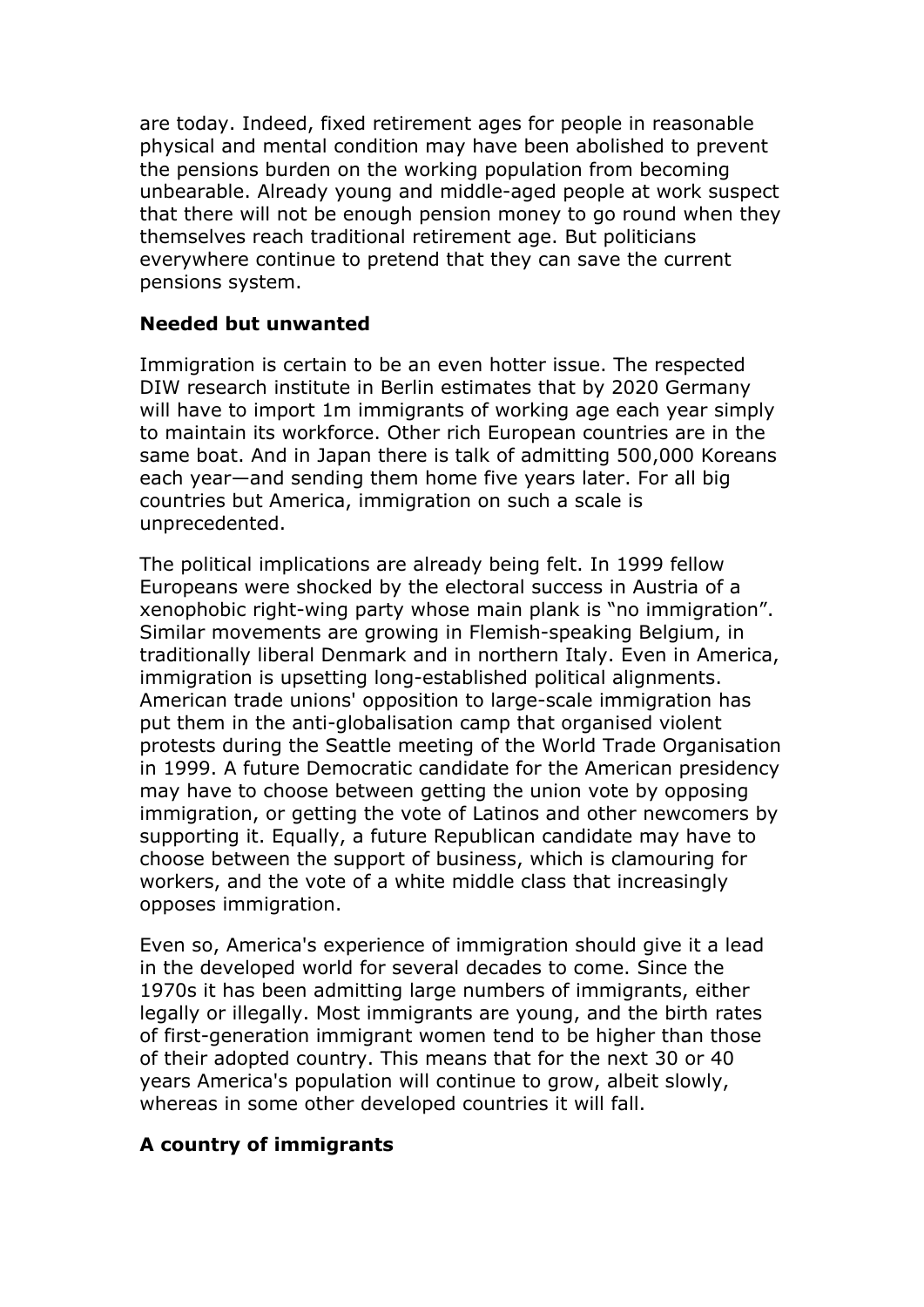But it is not numbers alone that will give America an advantage. Even more important, the country is culturally attuned to immigration, and long ago learned to integrate immigrants into its society and economy. In fact, recent immigrants, whether Hispanics or Asians, may be integrating faster than ever. One-third of all recent Hispanic immigrants, for instance, are reported to be marrying non-Hispanics and non-immigrants. The one big obstacle to the full integration of recent immigrants in America is the poor performance of American public schools.

Among developed countries, only Australia and Canada have a tradition of immigration similar to America's. Japan has resolutely kept foreigners out, except for a spate of Korean immigrants in the 1920s and 1930s, whose descendants are still being discriminated against. The mass migrations of the 19th century were either into empty, unsettled spaces (such as the United States, Canada, Australia, Brazil), or from farm to city within the same country. By contrast, immigration in the 21st century is by foreigners—in nationality, language, culture and religion—who move into settled countries. European countries have so far been less than successful at integrating such foreigners.

The biggest effect of the demographic changes may be to split hitherto homogeneous societies and markets. Until the 1920s or 30s, every country had a diversity of cultures and markets. They were sharply differentiated by class, occupation and residence, eg, "the farm market" or "the carriage trade", both of which disappeared some time between 1920 and 1940. Yet since the second world war, all developed countries have had only one mass culture and one mass market. Now that demographic forces in all the developed countries are pulling in opposite directions, will that homogeneity survive?

The markets of the developed world have been dominated by the values, habits and preferences of the young population. Some of the most successful and most profitable businesses of the past halfcentury, such as Coca-Cola and Procter & Gamble in America, Unilever in Britain and Henkel in Germany, owe their prosperity in large measure to the growth of the young population and to the high rate of family formation between 1950 and 2000. The same is true of the car industry over that period.

#### **The end of the single market**

Now there are signs that the market is splitting. In financial services, perhaps America's fastest-growing industry over the past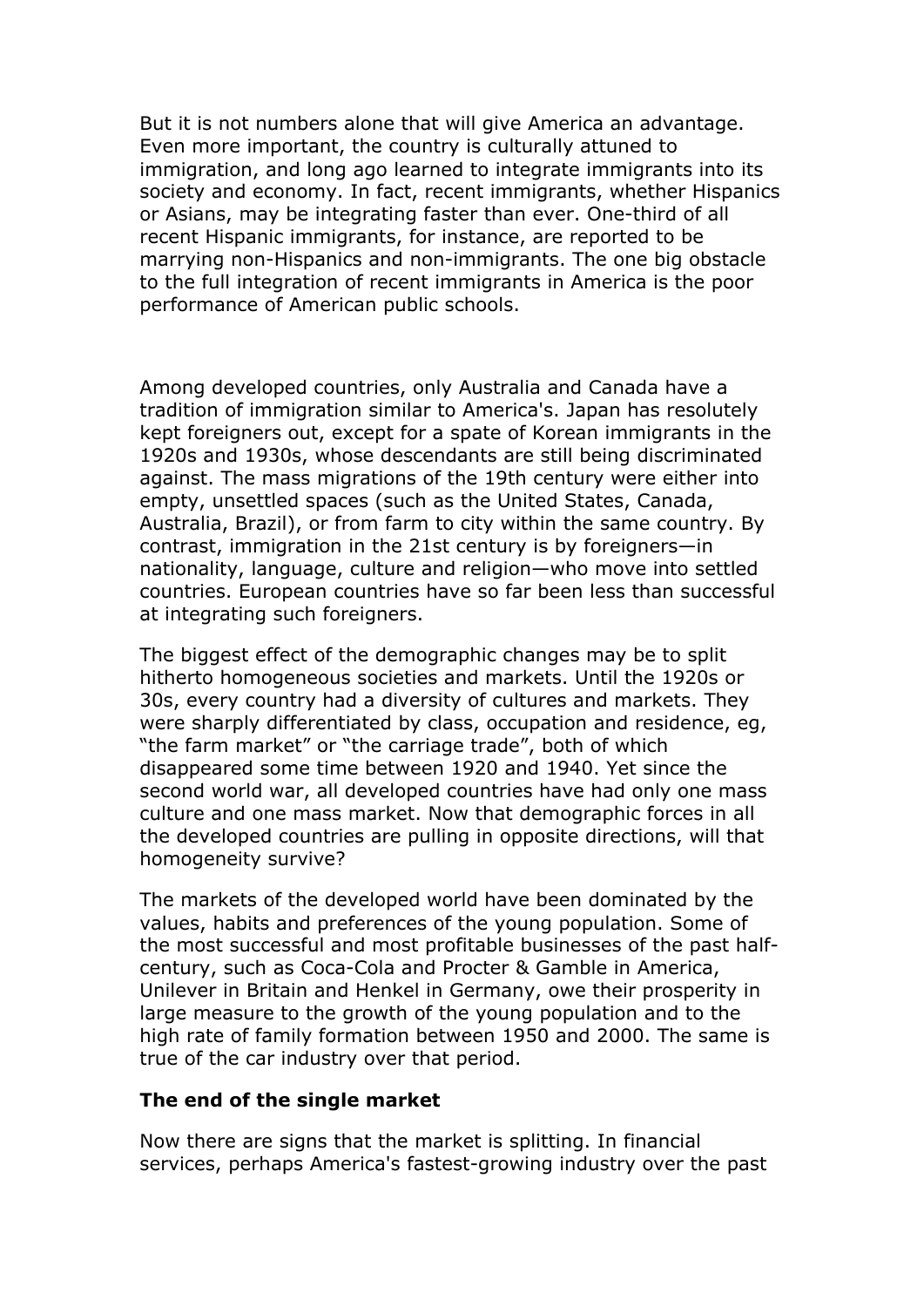25 years, it has split already. The bubble market of the 1990s, with its frantic day-trading in high-tech stocks, belonged mainly to the under-45s. But the customers in the markets for investments, such as mutual funds or deferred annuities, tend to be over 50, and that market has also been growing apace. The fastest-growing industry in any developed country may turn out to be the continuing education of already well-educated adults, which is based on values that are all but incompatible with those of the youth culture.

But it is also conceivable that some youth markets will become exceedingly lucrative. In the coastal cities of China, where the government was able to enforce its one-child policy, middle-class families are now reported to spend more on their one child than earlier middle-class families spent on their four or five children together. This seems to be true in Japan too. Many American middle-class families are spending heavily on the education of their single child, mainly by moving into expensive suburban neighbourhoods with good schools. But this new luxury youth market is quite different from the homogeneous mass market of the past 50 years. That mass market is rapidly weakening because of the decline in the numbers of young people reaching adulthood.

In future there will almost certainly be two distinct workforces, broadly made up of the under-50s and the over-50s respectively. These two workforces are likely to differ markedly in their needs and behaviour, and in the jobs they do. The younger group will need a steady income from a permanent job, or at least a succession of full-time jobs. The rapidly growing older group will have much more choice, and will be able to combine traditional jobs, non-conventional jobs and leisure in whatever proportion suits them best.

The split into two workforces is likely to start with female knowledge technologists. A nurse, a computer technologist or a paralegal can take 15 years out to look after her children and then return to full-time work. Women, who now outnumber men in American higher education, increasingly look for work in the new knowledge technologies. Such jobs are the first in human history to be well adapted to the special needs of women as childbearers, and to their increasing longevity. That longevity is one of the reasons for the split in the job market. A 50-year working life—unprecedented in human history—is simply too long for one kind of work.

The second reason for the split is a shrinking life expectancy for businesses and organisations of all kinds. In the past, employing organisations have outlived employees. In future, employees, and especially knowledge workers, will increasingly outlive even successful organisations. Few businesses, or even government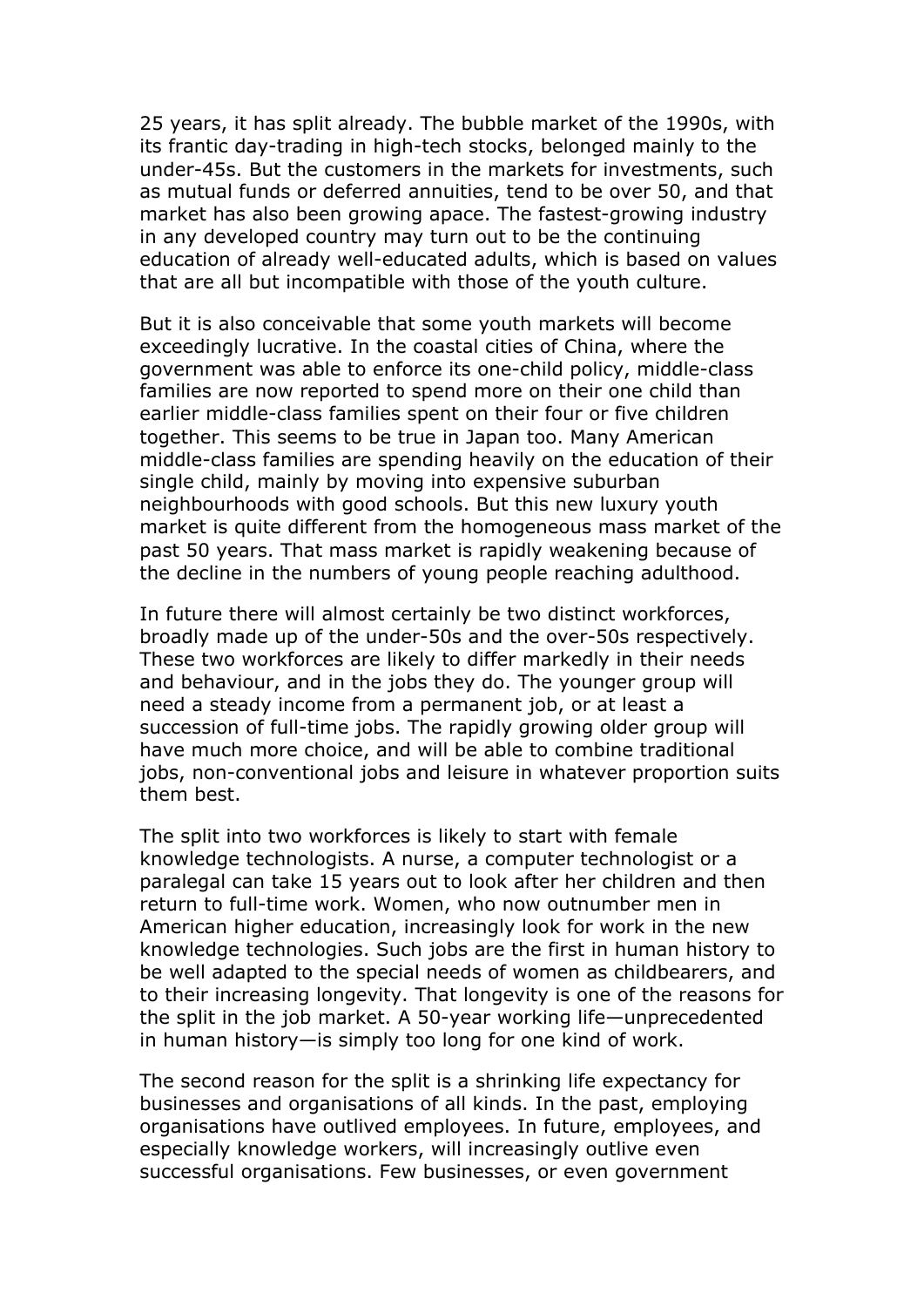agencies or programmes, last for more than 30 years. Historically, the working lifespan of most employees has been less than 30 years because most manual workers simply wore out. But knowledge workers who enter the labour force in their 20s are likely to be still in good physical and mental shape 50 years later.

"Second career" and "second half of one's life" have already become buzzwords in America. Increasingly, employees there take early retirement as soon as their pension and Social Security (state retirement benefit) rights are guaranteed for the time when they reach traditional retirement age; but they do not stop working. Instead, their "second career" often takes an unconventional form. They may work freelance (and often forget to tell the taxman about their work, thus boosting their net income), or part-time, or as "temporaries", or for an outsourcing contractor, or as contractors themselves. Such "early retirement to keep on working" is particularly common among knowledge workers, who are still a minority among people now reaching 50 or 55, but will become the largest single group of older people in America from about 2030.

#### **Beware demographic changes**

Population predictions for the next 20 years can be made with some certainty because almost everybody who will be in the workforce in 2020 is already alive. But, as American experience in the past couple of decades has shown, demographic trends can change quite suddenly and unpredictably, with fairly immediate effects. The American baby boom of the late 1940s, for instance, triggered the housing boom of the 1950s.

In the mid-1920s America had its first "baby bust". Between 1925 and 1935 the birth rate declined by almost half, dipping below the replacement rate of 2.2 live births per woman. In the late 1930s, President Roosevelt's Commission on American Population (consisting of the country's most eminent demographers and statisticians) confidently predicted that America's population would peak in 1945 and would then start declining. But an exploding birth rate in the late 1940s proved it wrong. Within ten years, the number of live births per woman doubled from 1.8 to 3.6. Between 1947 and 1957, America experienced an astonishing "baby boom". The number of babies born rose from 2.5m to 4.1m.

Then, in 1960-61, the opposite happened. Instead of the expected second-wave baby boom as the first boomers reached adulthood, there was a big bust. Between 1961 and 1975, the birth rate fell from 3.7 to 1.8. The number of babies born went down from 4.3m in 1960 to 3.1m in 1975. The next surprise was the "baby boom echo" in the late 1980s and early 1990s. The number of live births